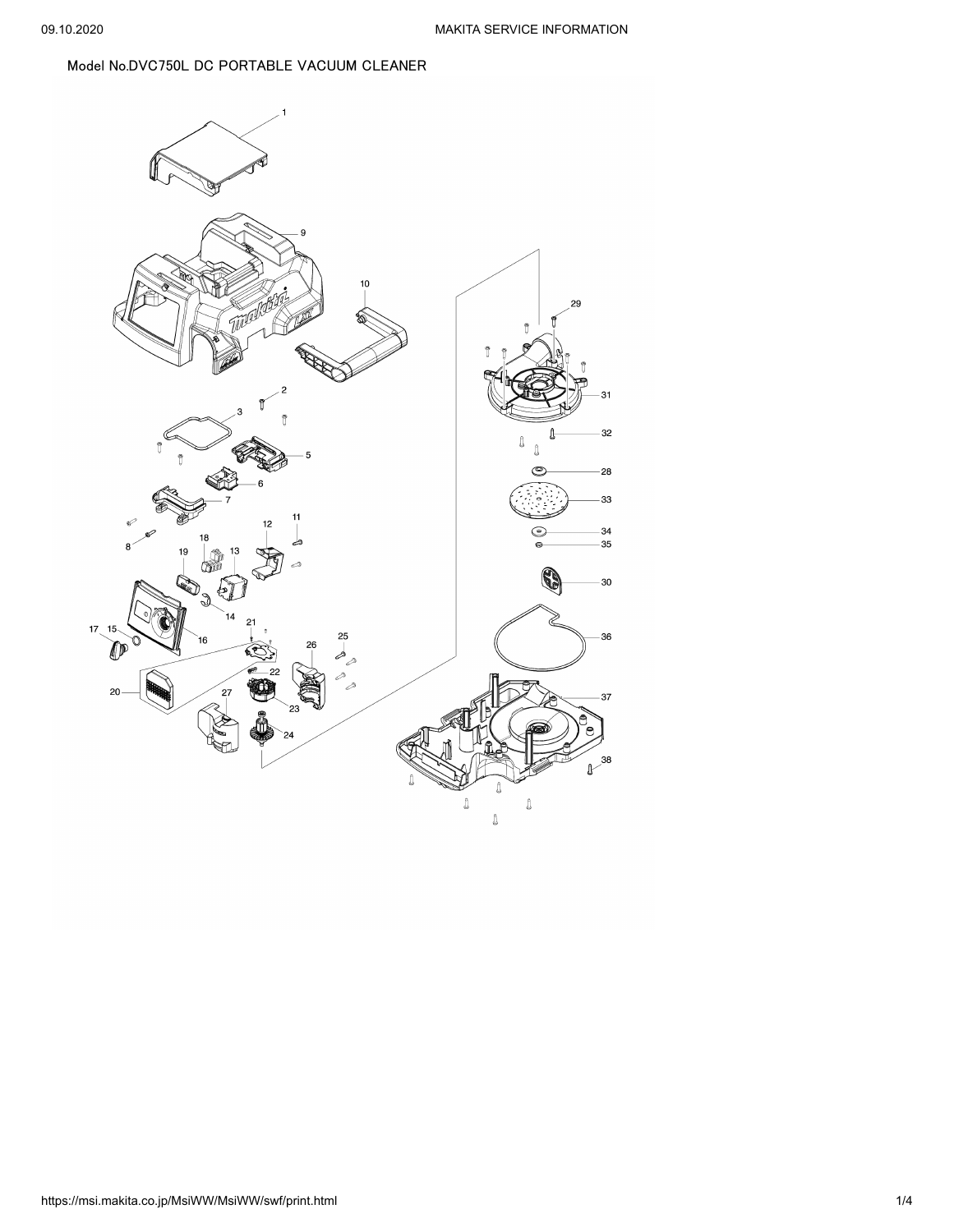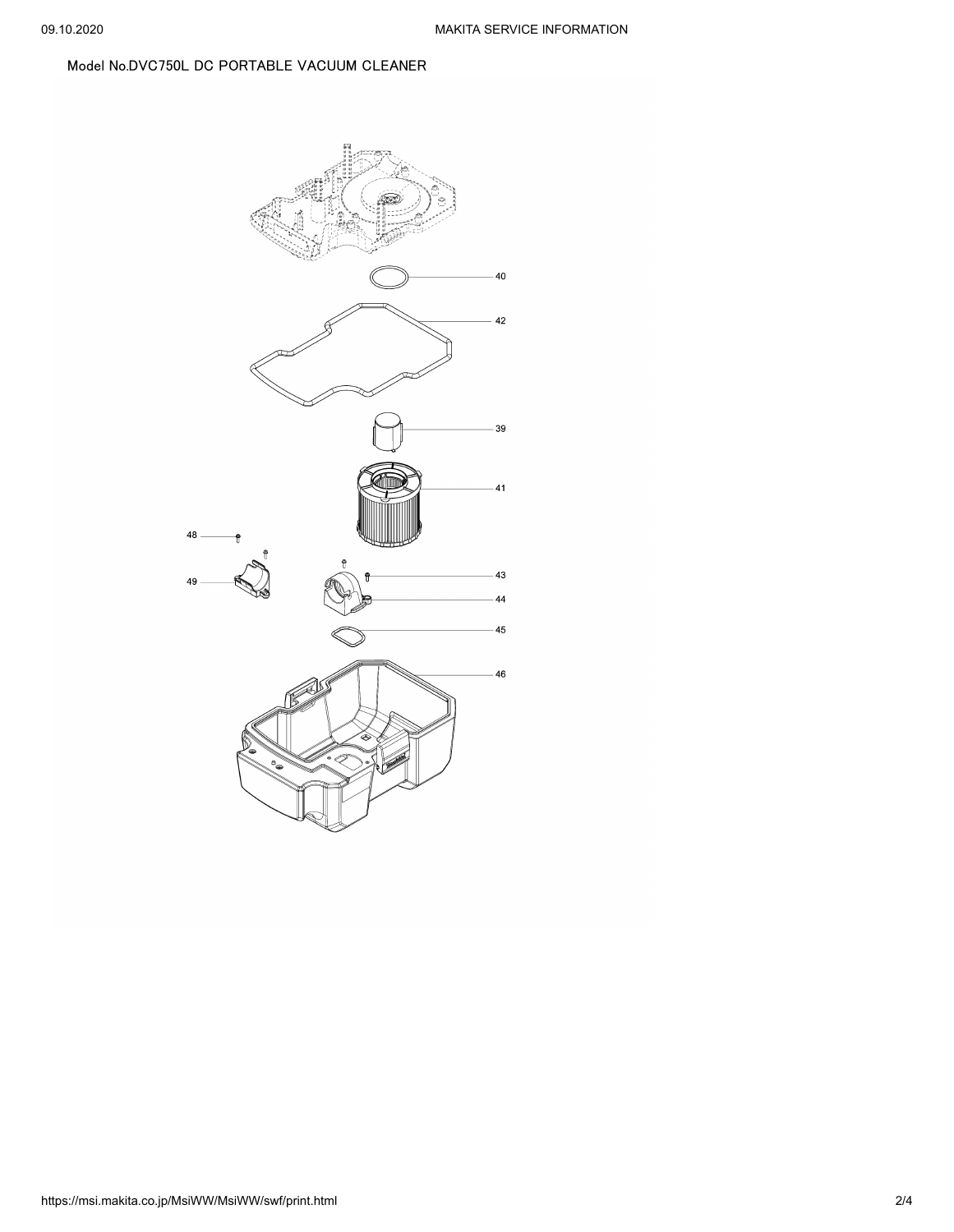|                 |              |                                       |   | Артикул Детали Описание Замена Количество New/Old Продажи Закупка Примечание |        |  |  |
|-----------------|--------------|---------------------------------------|---|------------------------------------------------------------------------------|--------|--|--|
| 001             | 140G64-5     | <b>BATTERY COVER</b><br>COMPLETE      |   | $\mathbf{1}$                                                                 |        |  |  |
| C10             | 891978-6     | <b>CAUTION LABEL</b>                  |   | $\mathbf{1}$                                                                 |        |  |  |
| 002             | $266326 - 2$ | <b>TAPPING SCREW</b><br>4X18          |   | 4                                                                            |        |  |  |
| 003             | 422368-8     | <b>SEAL RING E</b>                    |   | $\mathbf{1}$                                                                 |        |  |  |
| 004             | 855A83-9     | DVC750L SERIAL<br>NO. LABEL           |   | $\mathbf{1}$                                                                 |        |  |  |
| 005             | 183K69-6     | <b>TERMINAL CASE</b><br>SET           |   | $\mathbf{1}$                                                                 |        |  |  |
| D <sub>10</sub> |              | <b>INC. 7</b>                         |   |                                                                              |        |  |  |
| 006             | 644809-6     | <b>TERMINAL</b>                       |   | $\mathbf{1}$                                                                 |        |  |  |
| 007             | 183K69-6     | <b>TERMINAL CASE</b><br>SET           |   | $\mathbf{1}$                                                                 |        |  |  |
| D <sub>10</sub> |              | <b>INC. 5</b>                         |   |                                                                              |        |  |  |
| 008             | $266326 - 2$ | <b>TAPPING SCREW</b><br>4X18          |   | $\overline{2}$                                                               |        |  |  |
| 009             | 140G02-7     | <b>TOP COVER</b><br><b>COMPLETE</b>   |   | $\mathbf{1}$                                                                 |        |  |  |
| 010             | 458886-0     | <b>HANDLE</b>                         |   | $\mathbf{1}$                                                                 |        |  |  |
| 011             | 266326-2     | <b>TAPPING SCREW</b><br>4X18          |   | $\overline{2}$                                                               |        |  |  |
| 012             | $451343 - 7$ | SWITCH HOLDER                         |   | $\mathbf{1}$                                                                 |        |  |  |
| 013             | 651382-9     | <b>SWITCH</b><br>1703.4702            |   | $\mathbf{1}$                                                                 |        |  |  |
| 014             | $961062 - 2$ | STOP RING E-12                        |   | $\mathbf{1}$                                                                 |        |  |  |
| 015             | $213176 - 6$ | O RING 14                             |   | $\mathbf{1}$                                                                 |        |  |  |
| 016             | 140G01-9     | <b>SWITCH BASE</b><br><b>COMPLETE</b> |   | $\mathbf{1}$                                                                 |        |  |  |
| C10             | 818F81-4     | <b>INDICATION</b><br>LABEL            |   | $\mathbf{1}$                                                                 |        |  |  |
| 017             | 457857-4     | <b>SWITCH LEVER</b>                   |   | $\mathbf{1}$                                                                 |        |  |  |
| 018             | 686023-8     | <b>RECEPTACLE</b><br><b>SLEEVE</b>    |   | 6                                                                            |        |  |  |
| 019             | 620A05-6     | <b>INDICATOR</b><br><b>CIRCUIT</b>    |   | $\mathbf{1}$                                                                 |        |  |  |
| 020             | 620A06-4     | <b>CONTROLLER</b>                     |   | $\mathbf{1}$                                                                 |        |  |  |
| 021             | $266490 - 9$ | <b>TAPPING SCREW</b><br><b>PT 2X6</b> |   | 3                                                                            |        |  |  |
| 022             | 652069-6     | <b>FLAT HEAD</b><br><b>SCREW M3X6</b> |   | 3                                                                            |        |  |  |
| 023             | 629385-1     | <b>STATOR</b>                         |   | $\mathbf{1}$                                                                 |        |  |  |
| 024             | 619540-3     | <b>ROTOR</b>                          |   | $\mathbf{1}$                                                                 |        |  |  |
| 025             | 266326-2     | <b>TAPPING SCREW</b><br>4X18          |   | 4                                                                            |        |  |  |
| 026             | 183K70-1     | <b>MOTOR HOUSING</b><br>SET           |   | $\mathbf{1}$                                                                 |        |  |  |
| D <sub>10</sub> |              | <b>INC. 27</b>                        |   |                                                                              |        |  |  |
| 027             | 183K70-1     | <b>MOTOR HOUSING</b><br>SET           |   | $\mathbf{1}$                                                                 |        |  |  |
| D <sub>10</sub> |              | <b>INC. 26</b>                        |   |                                                                              |        |  |  |
| 028             | $313062 - 2$ | <b>FLANGE</b>                         |   | $\mathbf{1}$                                                                 |        |  |  |
| 029             | 266326-2     | <b>TAPPING SCREW</b><br>4X18          |   | 6                                                                            |        |  |  |
| 030             | 458973-5     | <b>FAN COVER</b><br><b>GUARD</b>      |   | $\mathbf{1}$                                                                 |        |  |  |
| 031             | 458883-6     | <b>FAN COVER</b>                      |   | $\mathbf{1}$                                                                 |        |  |  |
| 032             | 266326-2     | <b>TAPPING SCREW</b><br>4X18          |   | 3                                                                            |        |  |  |
| 033             | 240178-9     | <b>FAN 104</b>                        |   | $\mathbf{1}$                                                                 |        |  |  |
| 034             | 253752-4     | <b>FLAT WASHER 8</b>                  |   | $\mathbf{1}$                                                                 |        |  |  |
| 035             | 931303-0     | HEX. NUT M6                           |   | $\mathbf{1}$                                                                 | $\ast$ |  |  |
| $035 - 1$       | 252268-6     | HEX. NUT M6                           | O | $\mathbf{1}$                                                                 |        |  |  |
| 036             | 422366-2     | SEAL RING C                           |   | $\mathbf{1}$                                                                 |        |  |  |
| 037             | $458881 - 0$ | <b>TANK COVER</b>                     |   | 1                                                                            | $\ast$ |  |  |

Please order the parts with part number.  $\blacksquare$